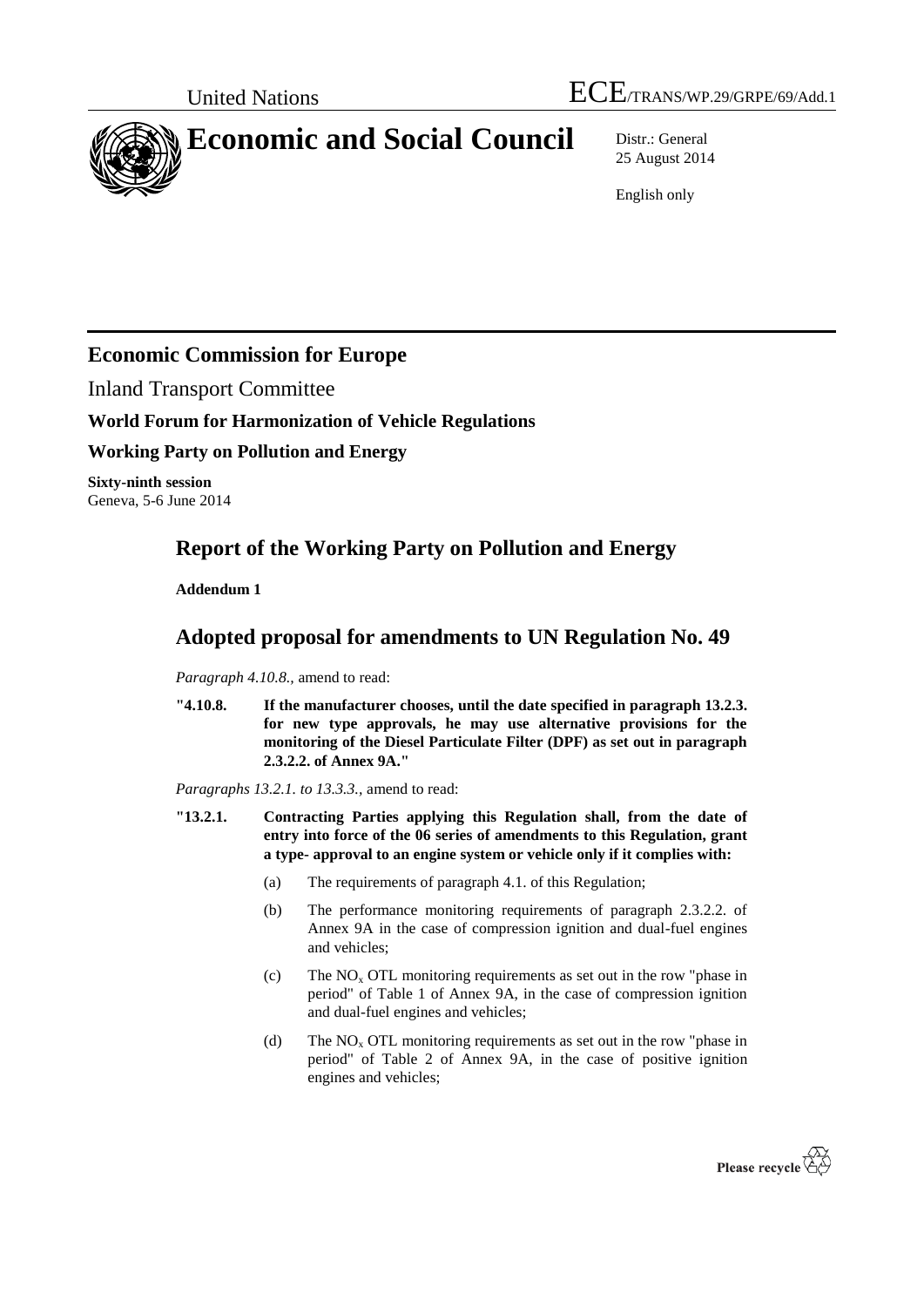- **(e) The Reagent quality "phase-in" requirements as set out in paragraph 7.1.1.1. of Annex 11.**
- 13.2.1.1. In accordance with the requirements of paragraph 6.4.4. of Annex 9A manufacturers are exempted from providing a statement of OBD in-use Performance compliance.
- **13.2.2. In the case of positive ignition engines and vehicles, Contracting Parties applying this Regulation shall, from 1 September 2014, grant a typeapproval to an engine system or vehicle only if it complies with:**
	- **(a) The requirements of paragraph 4.1. of this Regulation;**
	- **(b) The NOx OTL monitoring requirements as set out in the row "phase-in period" of Table 2 of Annex 9A;**
	- **(c) The CO OTL monitoring requirements as set out in the row "phase-in period" of Table 2 of Annex 9A;**
	- **(d) The Reagent quality "phase-in" requirements as set out in paragraph 7.1.1.1. of Annex 11.**
- **13.2.2.1. In accordance with the requirements of paragraph 6.4.4. of Annex 9A manufacturers are exempted from providing a statement of OBD in-use Performance compliance.**
- **13.2.3. Contracting Parties applying this Regulation shall, from 31 December 2015, grant a type-approval to an engine system or vehicle only if it complies with:**
	- **(a) The requirements of paragraph 4.1. of this Regulation;**
	- **(b) The PM Mass OTL monitoring requirements as set out in the row "general requirements" of Table 1 of Annex 9A in the case of compression ignition and dual-fuel engines and vehicles;**
	- **(c) The NOx OTL monitoring requirements as set out in the row "general requirements" of Table 2 of Annex 9A in the case of compression ignition and dual-fuel engines and vehicles;**
	- **(d) The NOx and CO OTL monitoring requirements as set out in the row "general requirements" of Table 2 of Annex 9A in the case of positive ignition engines and vehicles;**
	- **(e) The Reagent quality "general" requirements as set out in paragraphs 7.1.1.1. of Annex 11;**
	- **(f) The requirements regarding the plan and implementation of the monitoring techniques according to paragraphs 2.3.1.2. and 2.3.1.2.1. of Annex 9A;**
	- **(g) The requirements of paragraph 6.4.1. of Annex 9A for providing a statement of OBD in-use Performance compliance.**
- **13.3. Limit of validity of type approvals**
- **13.3.1. As from the 1 January 2014, type approvals granted to this Regulation as amended by the 05 series of amendments shall cease to be valid.**
- **13.3.2. As from 1 September 2015, in the case of positive ignition engines, type approvals granted to this Regulation as amended by the 06 series of**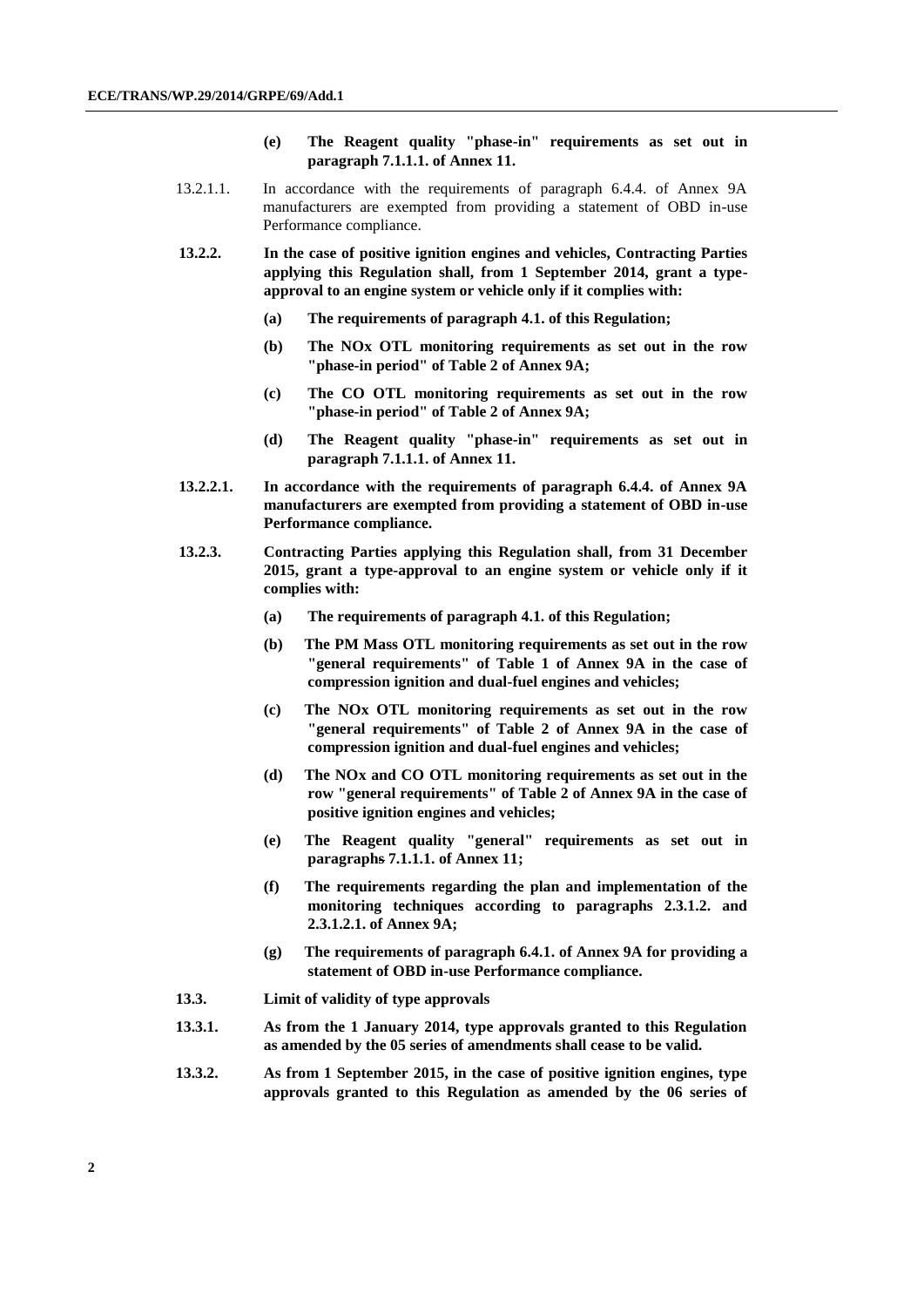**amendments, which do not comply with the requirements of paragraph 13.2.2., shall cease to be valid.**

**13.3.3. As from 31 December 2016, type approvals granted to this Regulation as amended by the 06 series of amendments, which do not comply with the requirements of paragraph 13.2.3., shall cease to be valid."**

*Insert a new paragraph 13.3.4.,* to read:

**"13.3.4. Type approvals granted to compression ignition and dual-fuel engines and vehicles which comply with the requirements of this Regulation and however have a Character B after the approval number specified in Annex 3 to this Regulation, shall remain valid until the date considered in paragraph 13.3.3."**

*Annex 1, Part 1, in the table,* delete paragraph 3.2.12.2.8.6.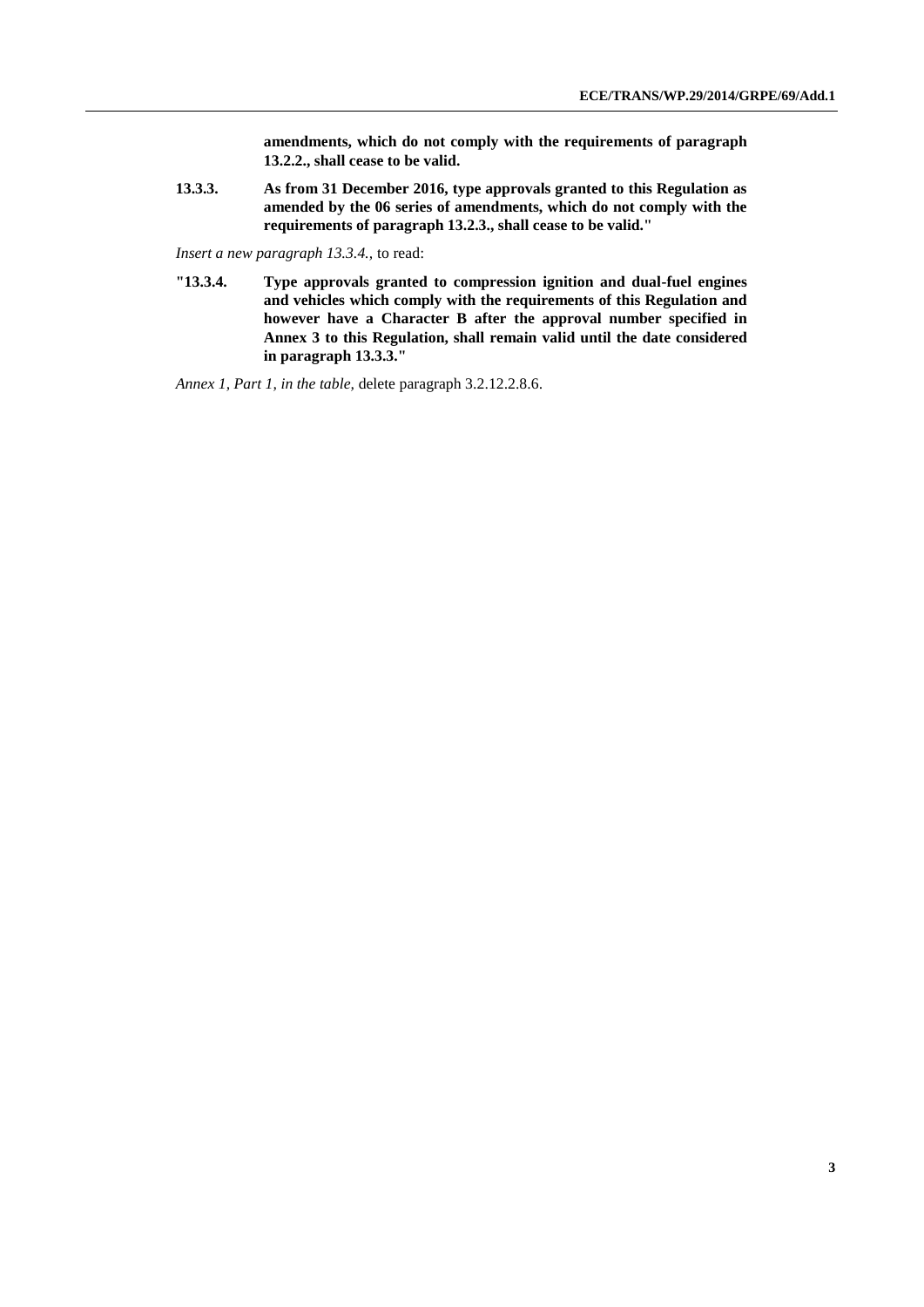#### **4** *Annex 3, Table 1, including reference notes*, amend to read:

#### "Table 1

Letters with reference to requirements of OBD and SCR systems

| Character       | NO <sub>x</sub> OTL <sup>1</sup>                                  | $PM OTL^2$                                                 | $CO OTL^6$                                                 | $IUPR^{13}$          | Reagent quality      | Additional<br><i>OBD</i><br>monitors <sup>12</sup> | Implementation<br>dates: new types                 | Last date for vehicle<br>first registration   |
|-----------------|-------------------------------------------------------------------|------------------------------------------------------------|------------------------------------------------------------|----------------------|----------------------|----------------------------------------------------|----------------------------------------------------|-----------------------------------------------|
| $\mathbf{A}$    | Row "phase-in<br>period" of Tables 1<br>and 2 of Annex 9A         | Performance.<br>monitoring <sup>3</sup>                    | N/A                                                        | Phase- $in'$         | Phase $in^4$         | N/A                                                | Date of entry into<br>force of 06 series<br>of R49 | 31 August $2015^9$<br>31 December $2016^{10}$ |
| B <sup>11</sup> | Row "phase-in<br>period" of Tables 1<br>and 2 of Annex 9A         | N/A                                                        | Row "phase-in<br>period" of Table<br>2 of Annex 9A         | Phase- $in^7$        | Phase $in^4$         | N/A                                                | 1 September 2014                                   | 31 December 2016                              |
| $\mathsf{C}$    | Row "general<br>requirements" of<br>Tables 1 and 2 of<br>Annex 9A | Row "general<br>requirements"<br>of Table 1 of<br>Annex 9A | Row "general<br>requirements"<br>of Table 2 of<br>Annex 9A | General <sup>8</sup> | General <sup>5</sup> | Yes                                                | 31 December 2015                                   |                                               |

*Notes:*

**1 "NOx OTL" monitoring requirements as set out in Table 1 of Annex 9A for compression ignition and dual-fuel engines and vehicles and in Table 2 of Annex 9A for positive ignition engines and vehicles.**

**2 "PM OTL" monitoring requirements as set out in Table 1 of Annex 9A for compression ignition and dual-fuel engines and vehicles.**

**3 "Performance monitoring" requirements as set out in paragraph 2.3.2.2. of Annex 9A.**

**1 Reagent quality "phase-in" requirements as set out in paragraph 7.1.1.1. of Annex 11.**<br>**1 Represent synthesis in paragraph 7.1.1.1.** of Annex 11.

- **<sup>5</sup> Reagent quality "general" requirements as set out in paragraph 7.1.1. of Annex 11.**
- **6 "CO OTL" monitoring requirements as set out in Table 2 of Annex 9A for positive ignition engines and vehicles.**
- **7 excluding the statement required by paragraph 6.4.1. of Annex 9A.**
- **8 including the statement required by paragraph 6.4.1. of Annex 9A.**
- **<sup>9</sup>For positive-ignition engines and vehicles.**
- <sup>10</sup> For compression-ignition and dual-fuel engines and vehicles.
- **<sup>11</sup> Only applicable to positive-ignition engines and vehicles.**
- **<sup>12</sup> "Additional provisions concerning monitoring requirements" as set out in paragraph 2.3.1.2. of Annex 9A.**
- **<sup>13</sup> IUPR specifications are set out in Annexes 9A and 9C of this Regulation. PI engines are not subjected to IUPR."**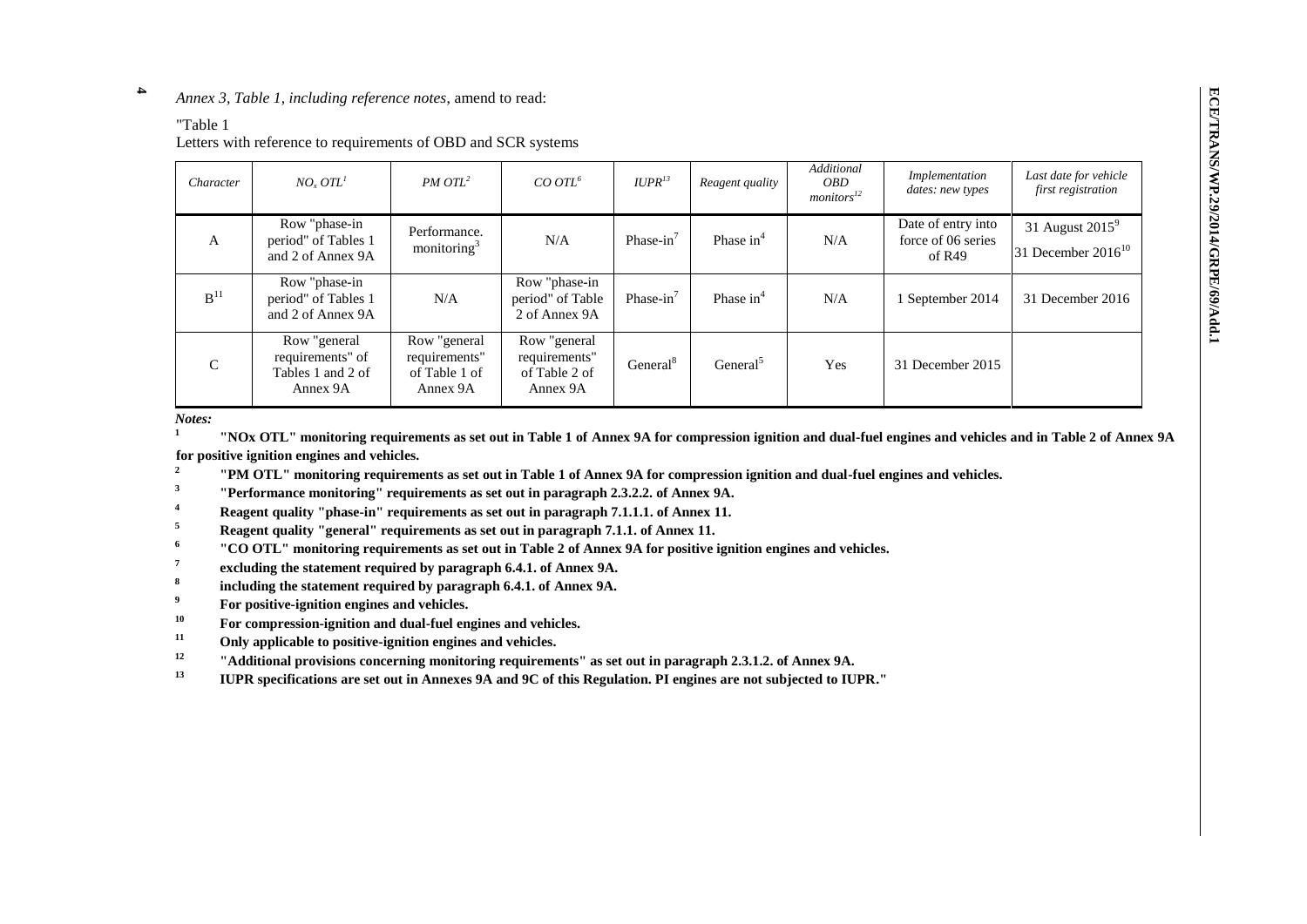*Annex 9A, paragraph 2.2.,* amend to read:

### **"2.2. Requirements regarding operating sequences and driving cycles for hybrid vehicles and vehicles with stop-start systems."**

*Annex 9A, insert new paragraphs 2.2.1. to 2.2.2.3.*, to read:

- "2.2.1. Operating sequence
- 2.2.1.1. For vehicles that employ engine shut-off strategies that are commanded by the engine control system (for example hybrid bus with engine shut-off at idle) and that are followed by an engine cranking, the (engine shut-off – engine cranking) sequence shall be considered as part of the existing operating sequence.
- 2.2.1.2. The manufacturer shall provide the description of such strategies in the documentation considered in paragraphs 3.1.3.(a) and 3.1.3.(b) of this Regulation.
- 2.2.1.3. In the case of a hybrid vehicle, the operating sequence shall start at the time of the engine start or at the time when the vehicle starts moving, whichever occurs first.
- 2.2.2. Driving cycle
- 2.2.2.1. For vehicles that employ engine shut-off strategies that are commanded by the engine control system (for example hybrid bus with engine shut-off at idle) and that are followed by an engine cranking, the (engine shut-off – engine cranking) sequence shall be considered as part of the existing driving cycle.
- 2.2.2.2. The manufacturer shall provide the description of such strategies in the documentation considered in paragraphs 3.1.3.(a) and 3.1.3.(b) of this Regulation.
- 2.2.2.3. In the case of a hybrid vehicle, the driving cycle shall start at the time of the engine start or at the time when the vehicle starts moving, whichever occurs first."

*Annex 9A, paragraph 2.3.2.2.,* amend to read:

"2.3.2.2. In the case of a wall flow diesel particulate filter (DPF), until the date specified in paragraph 13.2.3. of this Regulation for new type approvals and paragraph 13.3.3. for new registrations, the manufacturer may choose to apply the performance monitoring requirements set out in Appendix 8 to Annex 9B instead of the requirements of paragraph 2.3.2.1., if he can demonstrate with technical documentation that in case of deterioration there is a positive correlation between the loss of filtration efficiency and the loss of pressure drop ("delta pressure") across the DPF under the operating conditions of the engine specified in the test described in Appendix 8 to Annex 9B."

#### *Annex 9A, paragraph 2.4.1., including footnote,* amend to read:

"2.4.1. If requested by the manufacturer, for vehicles of categories  $M_2$  and  $N_1$ , for vehicles of categories  $M_1$  and  $N_2$  with a technically permissible maximum laden mass not exceeding 7.5 tonnes, and for vehicles of category  $M_3$  Class I, Class II and Class A and  $B<sup>1</sup>$  with a permissible mass not exceeding 7.5 tonnes, compliance with the requirements of Annex 11 to the 07 series of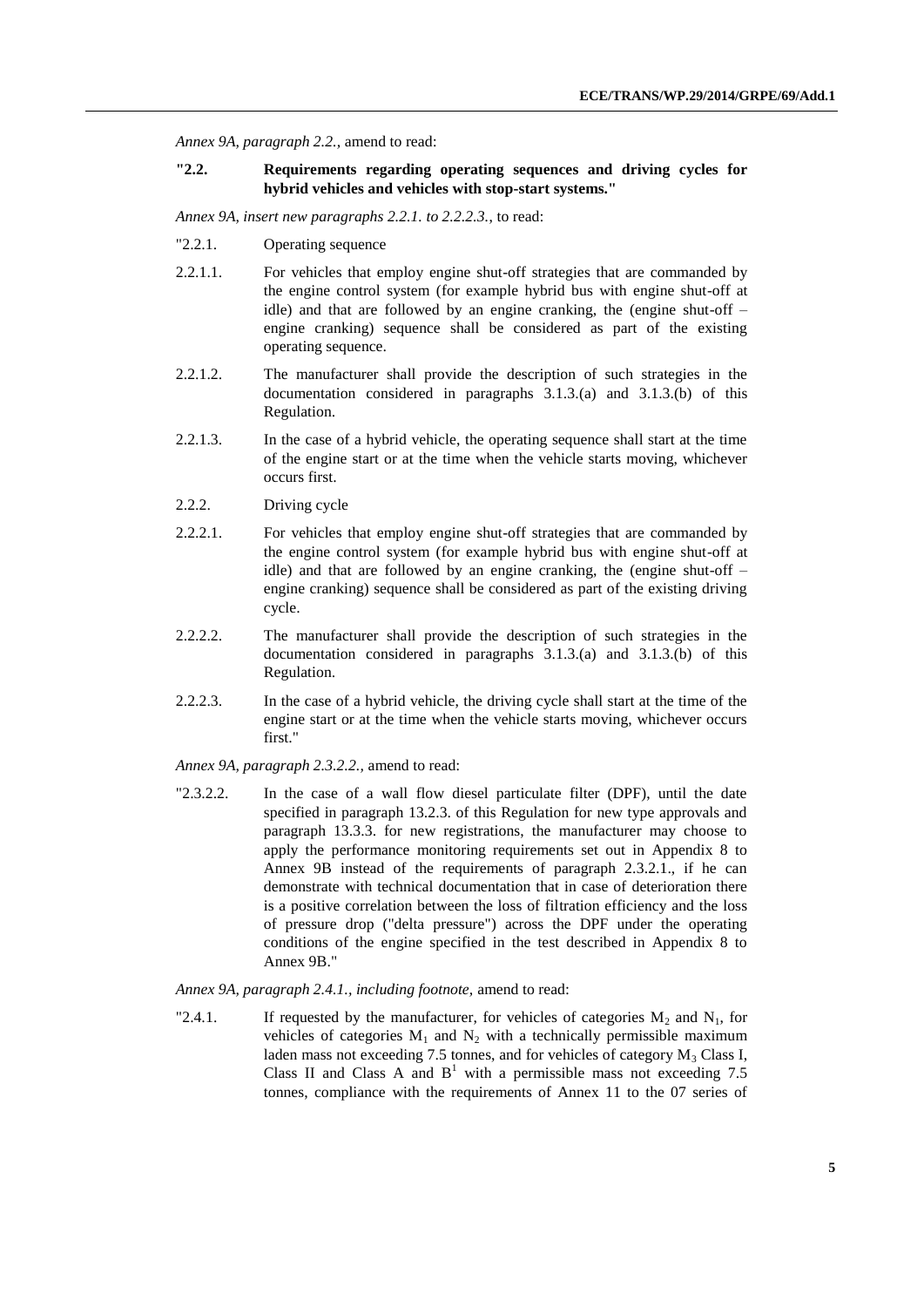-

amendments to Regulation No. 83 shall be considered equivalent to the compliance with this annex, according to the following equivalences:

[www.unece.org/trans/main/wp29/wp29wgs/wp29gen/wp29resolutions.html"](http://www.unece.org/trans/main/wp29/wp29wgs/wp29gen/wp29resolutions.html)

*Annex 9A, insert new paragraphs 2.4.1.1. to 2.4.1.3.2.2.,* to read:

- "2.4.1.1. The OBD standard "Interim OBD threshold limits" in Table A11/3 of Annex 11 to the 07 series of amendments to Regulation No. 83 shall be considered as equivalent to the character A of the Table 1 of Annex 3 to this Regulation.
- 2.4.1.2. The OBD standard "Preliminary OBD threshold limits" in Table A11/2 of Annex 11 to the 07 series of amendments to Regulation No. 83 shall be considered as equivalent to the character B of the Table 1 of Annex 3 to this Regulation.
- 2.4.1.3. The OBD standard "Final OBD threshold limits" in Table A11/1 of Annex 11 to the 07 series of amendments to Regulation No. 83 shall be considered as equivalent to the character C of the Table 1 of Annex 3 to this Regulation.
- 2.4.1.3.1. If such alternative approval is used, the information related to OBD systems in section 3.2.12.2.7. of Part 2 of Annex 1 is replaced by the information of section 3.2.12.2.7. of Annex 1 to the 07 series of amendments to Regulation No. 83.
- 2.4.1.3.2. The equivalences set out in paragraph 2.4.1. shall apply in the following manner:
- 2.4.1.3.2.1. The OTLs and dates referred to in Table 1 of Annex 3 to this Regulation and relevant to the assigned character for which the type-approval is sought shall apply;
- 2.4.1.3.2.2. The requirements on NOx control measures described in paragraphs 2.1.2.2.1. to 2.1.2.2.4. of Annex 11 shall apply."

*Annex 9A, Table 2,* amend to read:

#### **"Table 2**

OTLs (positive ignition engines)

|                      | Limit in mg/kWh |                   |  |
|----------------------|-----------------|-------------------|--|
|                      | $NO_{r}$        | CO                |  |
| Phase-in period      | 1 500           | 7500 <sup>1</sup> |  |
| General requirements | 1 200           | 7 500             |  |

 $\frac{1}{1}$  Mandatory as from the dates specified in paragraphs 13.2.2. and 13.3.2. of this Regulation, as appropriate."

*Annex 9B, paragraph 3.5.,* amend to read:

"3.5. *"Continuous-MI"* means the malfunction indicator showing a steady indication from the time the key is moved to on (run) position and the engine is started (ignition on – engine on) or the vehicle starts moving, whichever occurs first, and extinguishing when the key is moved to off."

<sup>1</sup> As defined in the Consolidated Resolution on the Construction of Vehicles (R.E.3.), document ECE/TRANS/WP.29/78/Rev.3, para. 2. -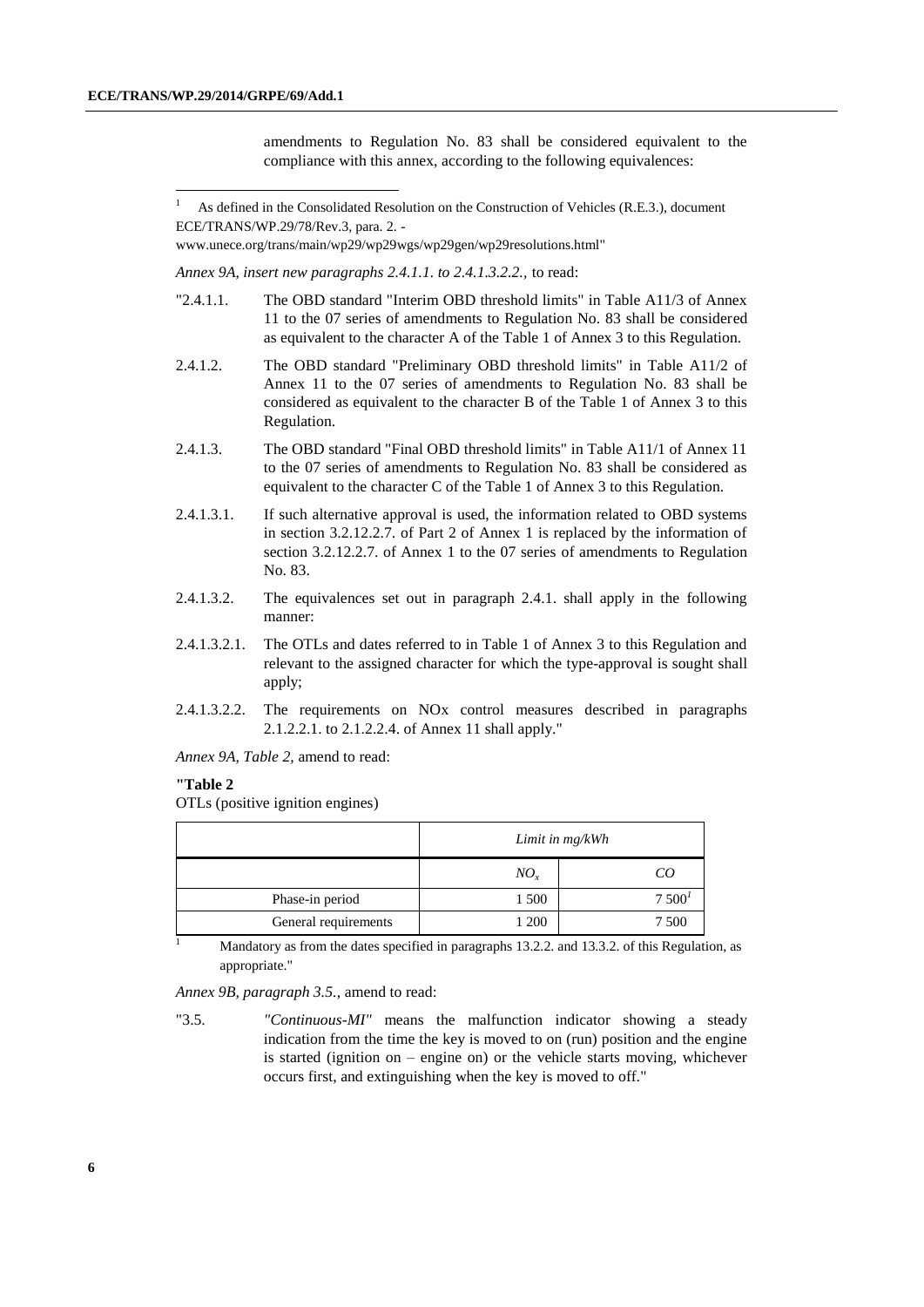*Annex 9B, paragraph 3.22.,* amend to read:

"3.22. *"Short-MI"* means the malfunction indicator showing a 15 seconds steady indication from the time the key is moved to on (run) position and the engine is started (ignition on - engine on) or the vehicle starts moving, and extinguishing either after these 15 seconds or when the key is moved to off, whichever occurs first."

*Annex 9B, paragraph 4.6.4.,* amend to read:

### **"4.6.4. MI activation at key-on/engine-off**

**The MI activation at key-on/engine-off shall consist of two sequences separated by a 5 seconds MI off:**

- (a) The first sequence is designed to provide an indication of the MI functionality and the readiness of the monitored components;
- (b) The second sequence is designed to provide an indication of the presence of a malfunction.

The first sequence starts from the first time the system is at key-on position and stops either at its normal completion or when the key is set to the key-off position, whichever occurs first.

**The second sequence is repeated until either the engine is started<sup>1</sup> , the vehicle starts moving, or the key is set to the key-off position, whichever occurs first.**

*Annex 9B, paragraphs 4.6.5.1.1. and 4.6.5.1.2.,* amend to read:

"4.6.5.1.1. Continuous-MI counter

-

The OBD system shall contain a continuous-MI counter to record the number of hours during which the internal combustion engine has been operated while a continuous-MI is activated. … "

"4.6.5.1.2. Cumulative continuous-MI counter

The OBD system shall contain a cumulative continuous-MI counter to record the cumulative number of hours during which the internal combustion engine has been operated over its life while a continuous-MI is activated. …"

*Annex 9B, paragraph 4.6.5.2.1.,* amend to read:

"4.6.5.2.1. Single B1-counter

The OBD system shall contain a B1 counter to record the number of hours during which the internal combustion engine has operated while a Class B1 malfunction is present. …"

*Annex 9B, Appendix 3, item 3,* amend to read:

**"Selective Catalytic Reduction (SCR) monitoring**

**For the purpose of this item, SCR means selective catalytic reduction or other lean NO<sup>x</sup> catalyst device. The OBD system shall monitor the following elements of the SCR system on engines so-equipped for proper operation:**

An engine may be considered started during the cranking phase."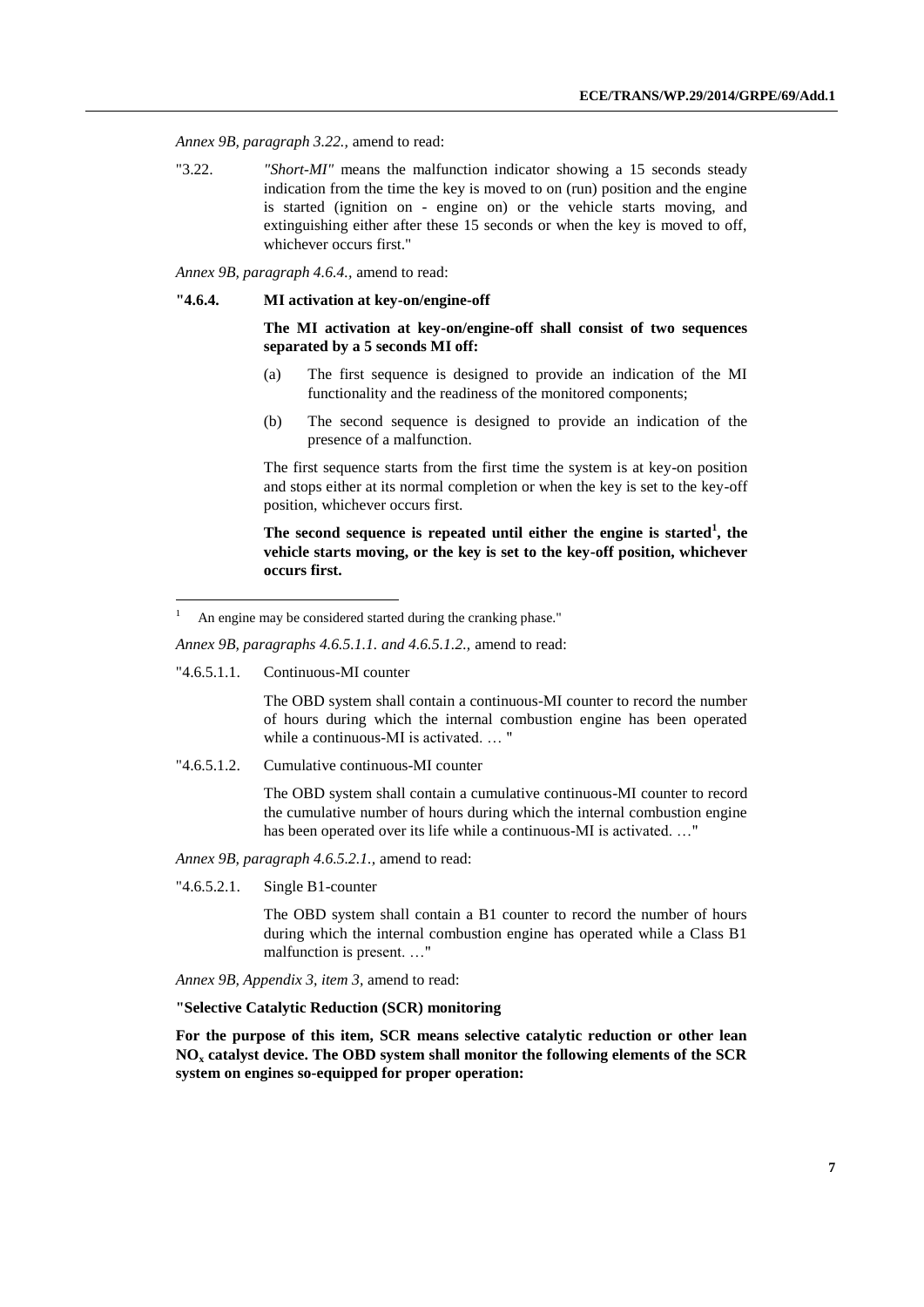-

- (a) Active/intrusive reagent injection system: the system's ability to regulate reagent delivery properly, whether delivered via an in-exhaust injection or an in-cylinder injection - performance monitoring;
- (b) Active/intrusive reagent: to the extent feasible the quality of the reagent if a reagent other than fuel is used (e.g. urea) - performance monitoring;
- (c) SCR catalyst conversion efficiency: the catalyst's SCR ability to convert  $NO<sub>x</sub>$  emission threshold monitoring."

*Annex 9C, paragraph 5.5.,* amend to read:

"5.5. Requirements for incrementing the ignition cycle counter

The ignition cycle counter shall be incremented once and only once per driving cycle."

*Annex 11, paragraph 2.1.1., including footnote,* amend to read:

"2.1.1. If requested by the manufacturer, for vehicles of categories  $M_2$  and  $N_1$ , for vehicles of categories  $M_1$  and  $N_2$  with a technically permissible maximum laden mass not exceeding 7.5 tonnes, and for vehicles of category  $M_3$  Class I, Class II and Class A and Class  $B<sup>1</sup>$  with a permissible mass not exceeding 7.5 tonnes, compliance with the requirements of Annex 6 to the 07 series of amendments to Regulation No. 83 shall be considered equivalent to the compliance with this annex.

*Annex 11, insert new paragraphs 2.1.2. to 2.1.2.2.5.,* to read:

- "2.1.2. If the alternative approval is used:
- 2.1.2.1. The information related to the correct operation of NOx control measures in paragraphs 3.2.12.2.8.1. to 3.2.12.2.8.5. of Part 2 of Annex 1 to this Regulation is replaced by the information of paragraph 3.2.12.2.8. of Annex 1 to the 07 series of amendments to Regulation No. 83.
- 2.1.2.2. The following exceptions shall apply regarding the application of the requirements set out in Appendix 6 to the 07 series of amendments to Regulation No. 83 and those of this Annex:
- 2.1.2.2.1. The provisions on reagent quality monitoring set out in paragraphs 7.1. to 7.1.2. of this annex shall apply, instead of paragraphs 4.1. and 4.2. of Appendix 6 to the 07 series of amendments to Regulation No. 83.
- 2.1.2.2.2. The provisions on dosing activity monitoring set out in section 8.4 of this Annex shall apply, instead of section 5. of Appendix 6 to the 07 series of amendments to Regulation No. 83.
- 2.1.2.2.3. The driver warning system referred to in sections 4., 7. and 8. of this annex shall be understood as the driver warning system in section 3. of Appendix 6 to the 07 series of amendments to Regulation No. 83.
- 2.1.2.2.4. Section 6. of Appendix 6 to the 07 series of amendments to Regulation No. 83 shall not apply.
- 2.1.2.2.5. The provisions set out in paragraph 5.2. of this Annex shall apply in the case of vehicles for use by the rescue services or to vehicles designed and

As defined in the Consolidated Resolution on the Construction of Vehicles (R.E.3.), document ECE/TRANS/WP.29/78/Rev.3, para. 2. -

[www.unece.org/trans/main/wp29/wp29wgs/wp29gen/wp29resolutions.html"](http://www.unece.org/trans/main/wp29/wp29wgs/wp29gen/wp29resolutions.html)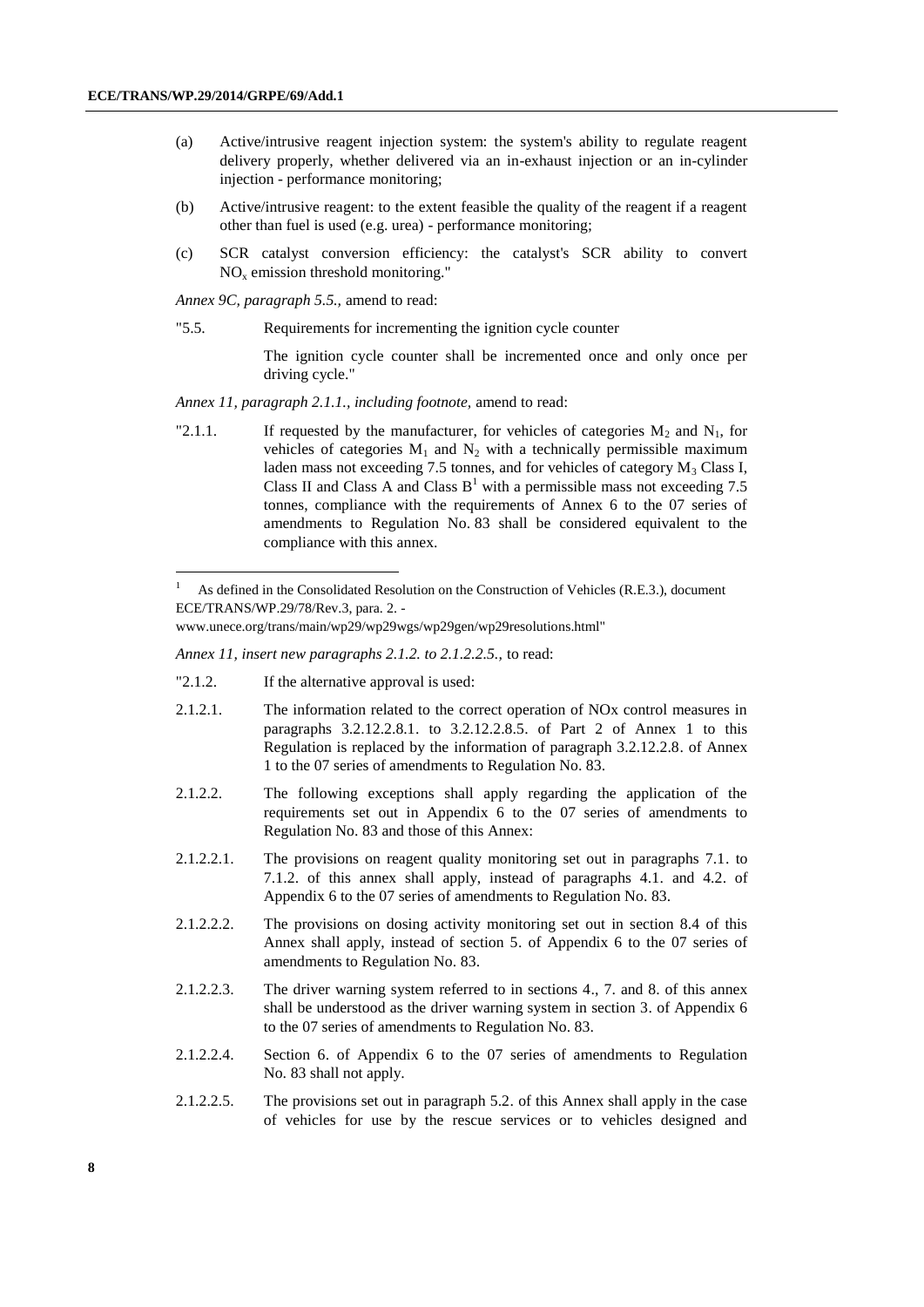constructed for use by the armed services, civil defence, fire services and forces responsible for maintaining public order."

*Annex 11, paragraphs 7.1.1. to 7.1.1.2.,* amend to read:

- **"7.1.1. The manufacturer shall specify a value CDmin, which is greater than the highest reagent concentration that results in tailpipe emissions exceeding the limit values specified in paragraph 5.3. of this Regulation.**
- **7.1.1.1. During the phase-in period specified in paragraph 4.10.7. of this Regulation and upon request of the manufacturer for the purpose of paragraph 7.1.1. the reference to the NO<sup>x</sup> emission limit specified in paragraph 5.3. to this Regulation shall be replaced by the value of 900 mg/kWh.**
- **7.1.1.2. The value of CDmin shall be demonstrated during type approval by the procedure defined in Appendix 6 to this annex and recorded in the extended documentation package as specified in paragraph 5.1.4. to this Regulation."**

*Annex 11, paragraphs 8.1. to 8.2.3.,* amend to read:

- **"8.1. The vehicle shall include a means of determining interruption of the reagent dosing activity (including due to a blocked reagent dosing system).**
- **8.2. Dosing activity counters**
- **8.2.1. A specific counter shall be attributed to the dosing activity (the "dosing activity counter"). This counters shall count the number of engine operating hours which occur with an interruption of the reagent dosing activity.**
- **8.2.2. Details of the reagent dosing counter activation and deactivation criteria and mechanisms are described in Appendix 2 to this annex.**
- **8.2.3. The dosing counter information shall be made available in a standardised manner according to the provisions of Appendix 5 to this annex."**
- *Annex 11, paragraphs 8.3. to 8.3.2.,* shall be deleted.
- *Annex 11, paragraphs 8.4.1. and 8.4.1.1.,* shall be deleted.
- *Annex 11, paragraph 8.4.2. (former),* renumber as paragraph 8.4.1.
- *Annex 11, paragraphs 8.5.1. and 8.5.2*., amend to read:
- **"8.5.1. The low-level inducement system described in paragraph 5.3. shall be enabled, and subsequently activated according to the requirements of that section, if an interruption in reagent dosing is not rectified within 10 engine operating hours after the activation of the driver warning system specified in paragraphs 8.4.1.**
- **8.5.2. The severe inducement system described in paragraph 5.4. shall be enabled, and subsequently activated according to the requirements of that section, an interruption in reagent dosing is not rectified within 20 engine operating hours after the activation of the driver warning system in paragraphs 8.4.1."**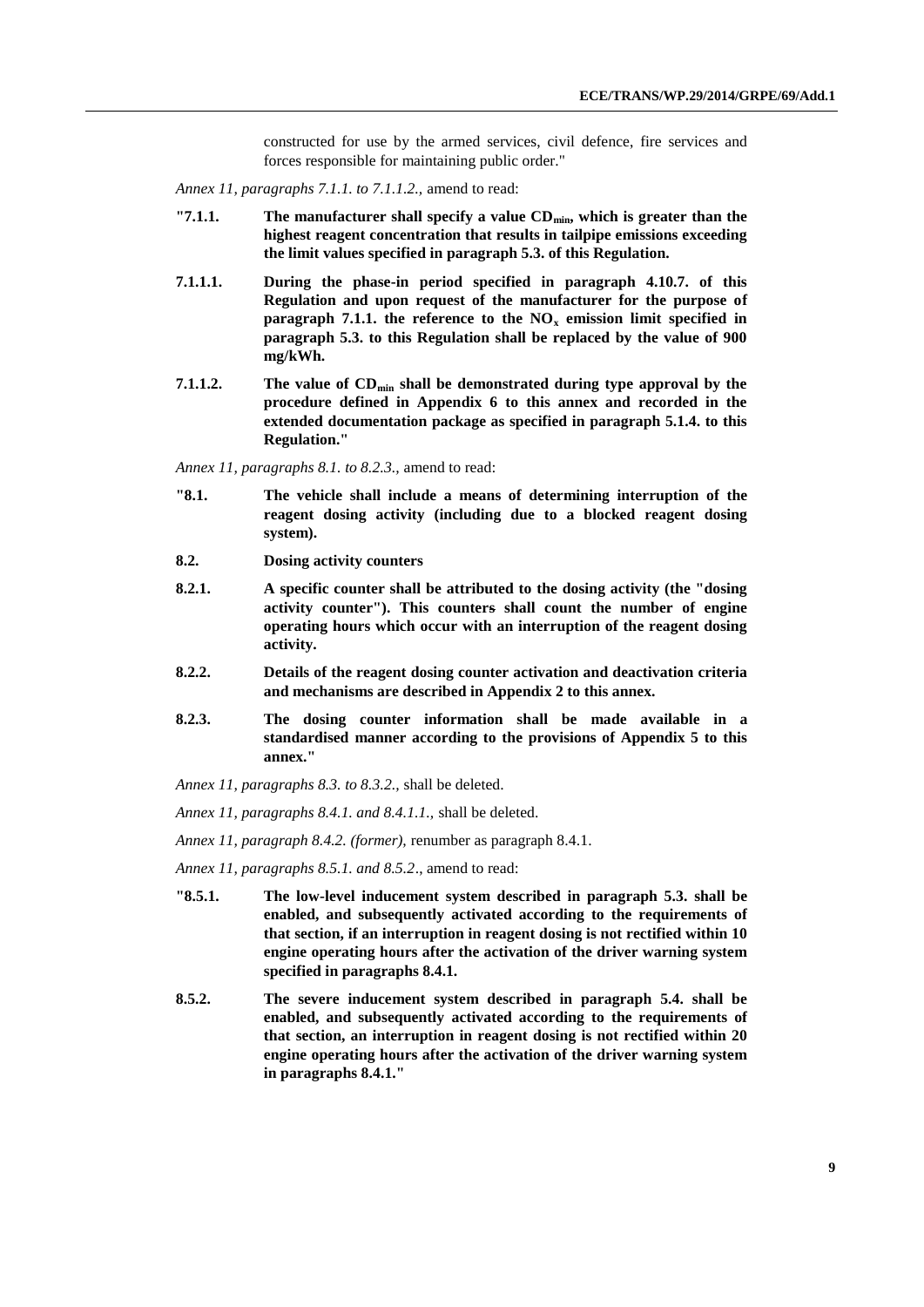*Annex 11, Appendix 2, paragraph A.2.2.1.,* amend to read:

**"A.2.2.1. The driver warning system shall be activated when the diagnostic trouble code (DTC) associated with a malfunction justifying its activation has got the "confirmed and active" status."**

*Annex 11, Appendix 2, Table 1,* shall be deleted.

*Annex 11, Appendix 2, paragraph A.2.4.1.1.,* amend to read:

- **"A.2.4.1.1. To comply with the requirements of this annex, the system shall contain separate counters to record the number of hours during which the engine has been operated while the system has detected any of the following:**
	- **(a) An incorrect reagent quality;**
	- **(b) An interruption of reagent dosing activity;**
	- **(c) An impeded EGR valve;**
	- **(d) A failure of the monitoring system as defined of paragraph 9.1. (b) of this annex."**

*Annex 11, Appendix 2, Table 2,* amend to read:

#### "Table 2

Counters and inducement

|                              | DTC status for first<br>activation of the counter | Counter value for<br>low-level<br>inducement | Counter value for<br>severe inducement | Frozen value held by the<br>counter during the period<br>just after severe<br>inducement |
|------------------------------|---------------------------------------------------|----------------------------------------------|----------------------------------------|------------------------------------------------------------------------------------------|
| Reagent<br>quality counter   | Confirmed and<br>active                           | 10 hours                                     | 20 hours                               | 18 hours                                                                                 |
| Dosing counter               | Confirmed and<br>active                           | 10 hours                                     | 20 hours                               | 18 hours                                                                                 |
| EGR valve<br>counter         | Confirmed and<br>active                           | 36 hours                                     | 100 hours                              | 95 hours                                                                                 |
| Monitoring<br>system counter | Confirmed and<br>active                           | 36 hours                                     | 100 hours                              | 95 hours                                                                                 |

*Annex 15, paragraph 4.2.2.,* amend to read:

- **"4.2.2. The operability restriction applicable to dual-fuel vehicles when they operate in service mode is the one activated by the "***severe inducement system***" specified in Annex 11 or, in the special case described in section 4.2.2.3., the power limitation described in that section."**
- *Annex 15, insert new paragraphs 4.2.2.2. to 4.2.2.3.3.,* to read:
- **"4.2.2.2. De-activation of the operability restriction**

**In case of an empty gas tank, the operability restriction in dual-fuel mode due to a lack of gaseous fuel, shall be de-activated as soon as the gas tank is refilled above the critical level.**

**4.2.2.3. Repair and maintenance of LNG Type A dual-fuel engines and vehicles.**